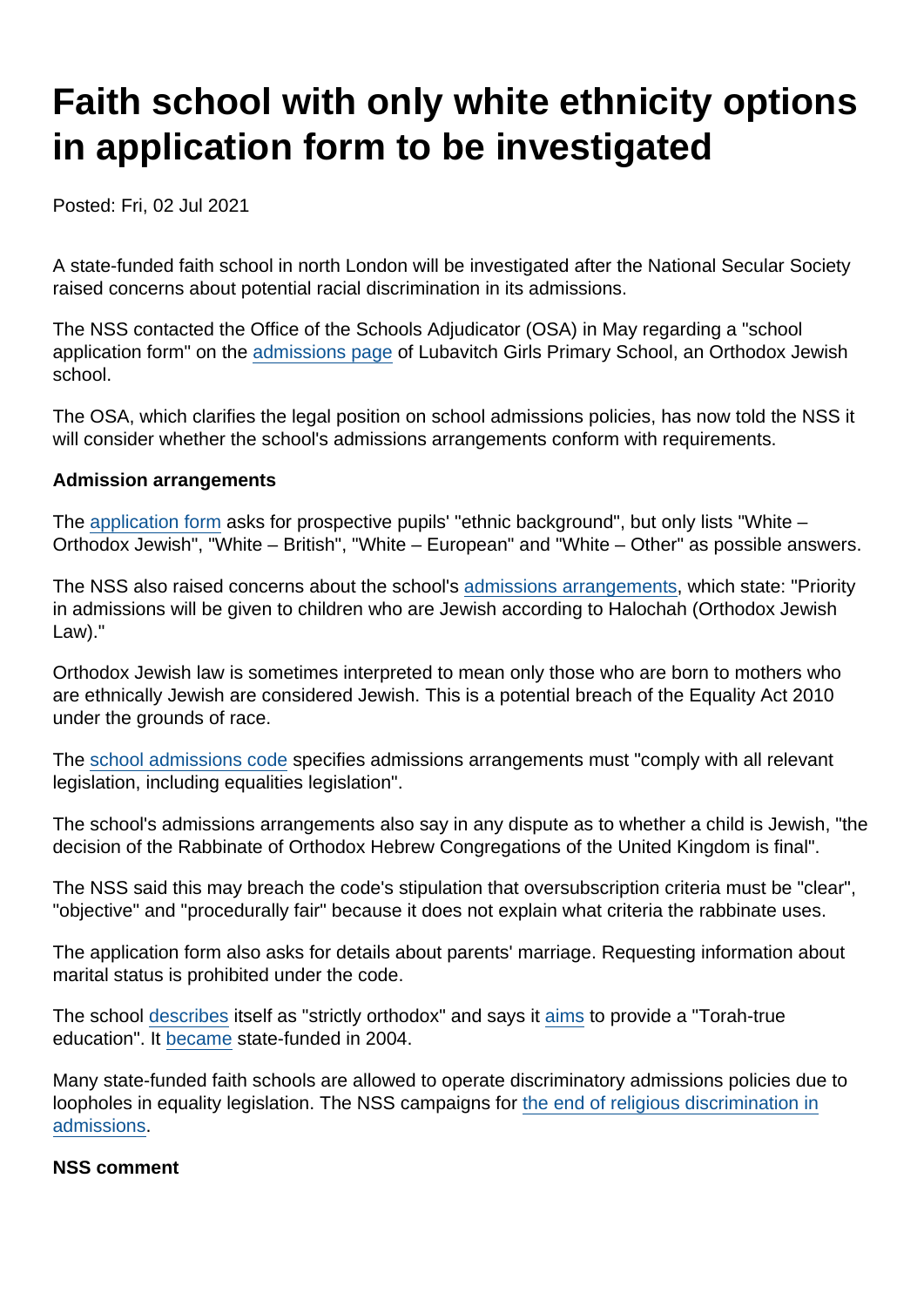NSS head of policy and research Megan Manson welcomed the OSA's decision to investigate the school.

"We are pleased to see the OSA is taking our concerns seriously.

"It is unacceptable for any school to imply that only children from certain ethnicities need apply.

"Unfortunately, the link between faith-based admissions criteria and ethnic segregation is wellestablished. Religious discrimination in admissions must be abolished to ensure children suffer no barriers in attending their local school due to their ethnicity."

Racial discrimination and segregation at Jewish schools

- In 2009 the Supreme Court [found](http://news.bbc.co.uk/1/hi/education/8415678.stm) the Jewish Free School in London had broken the law by refusing to admit a boy whose mother was a convert to Judaism. The school had directly discriminated against the boy on the basis of race under the Race Relations Act 1976.
- More recently, the OSA [upheld a complaint](https://www.thejc.com/education/education-news/school-entry-policy-in-breach-of-equality-law-1.516135) against Menorah Primary School, also in north London, which asked rabbis to confirm that applicants were "halachically Jewish".
- Research consistently demonstrates that faith schools tend to be more ethnically segregated. In 2013 Humanists UK [found](https://humanism.org.uk/2013/10/18/religious-schools-racially-segregated-state-schools-new-findings-show/) that Asian pupils are under-represented in Jewish schools. And a 2017 report [found](https://www.secularism.org.uk/news/2017/03/report-confirms-deep-ethnic-divisions-in-english-faith-schools) more than 84% of non-Christian faith schools were considered to be segregated because of their disproportionate ethnic makeup.

### Join our national campaign against faith schools

We campaign for an inclusive and secular education system free from any form of religious privilege, partisanship, proselytization or discrimination. Please consider a donation, from as little as £1 a month, to help support our work in this area.

P.S. make sure to check out the related campaigns below.

- [Find out more](https://www.secularism.org.uk/faith-schools/)
- [Donate](https://www.secularism.org.uk/donate.html)
- [Share on What's App](whatsapp://send?text=http://www.secularism.org.uk/news/2021/07/faith-school-with-only-white-ethnicity-options-in-application-form-to-be-investigated?format=pdf)
- [Share on Facebook](https://www.facebook.com/sharer/sharer.php?u=http://www.secularism.org.uk/news/2021/07/faith-school-with-only-white-ethnicity-options-in-application-form-to-be-investigated?format=pdf&t=Faith+school+with+only+white+ethnicity+options+in+application+form+to+be+investigated)
- [Share on Twitter](https://twitter.com/intent/tweet?url=http://www.secularism.org.uk/news/2021/07/faith-school-with-only-white-ethnicity-options-in-application-form-to-be-investigated?format=pdf&text=Faith+school+with+only+white+ethnicity+options+in+application+form+to+be+investigated&via=NatSecSoc)
- [Share on Email](https://www.secularism.org.uk/share.html?url=http://www.secularism.org.uk/news/2021/07/faith-school-with-only-white-ethnicity-options-in-application-form-to-be-investigated?format=pdf&title=Faith+school+with+only+white+ethnicity+options+in+application+form+to+be+investigated)
- [Subscribe to RSS Feed](/mnt/web-data/www/cp-nss/feeds/rss/news)

Tags: [Admissions,](https://www.secularism.org.uk/news/tags/Admissions) [Education,](https://www.secularism.org.uk/news/tags/Education) [Faith Schools](https://www.secularism.org.uk/news/tags/Faith+Schools)

## Related Campaigns